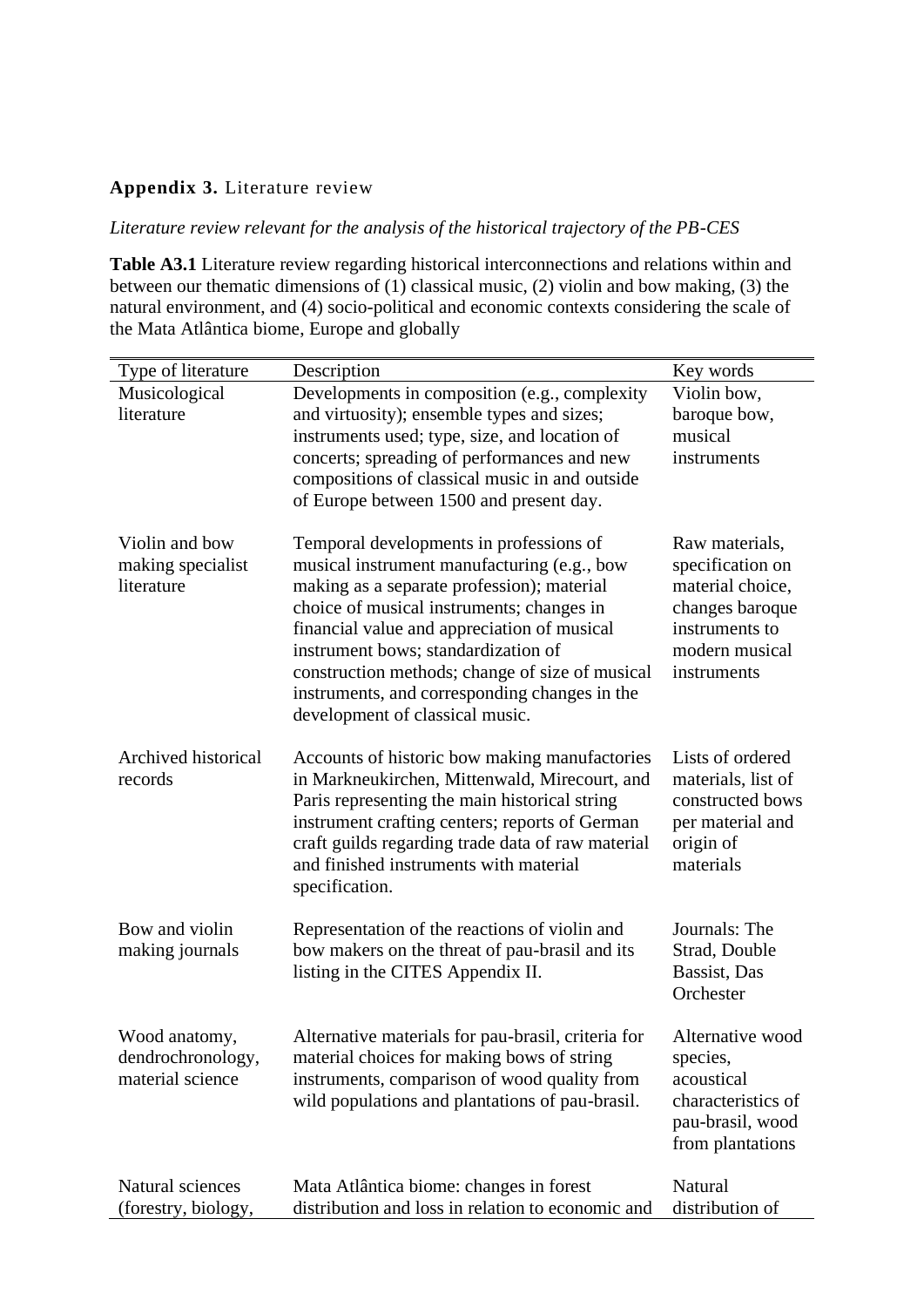| agriculture,<br>environmental<br>sciences) | political changes, current distribution of pau-<br>brasil, state-of-the art of native tree species and<br>pau-brasil plantations within the Mata Atlântica<br>and on the natural distribution of pau-brasil.                                                                    | pau-brasil, range<br>map of<br>Paubrasilia<br>echinata, pau-<br>brasil plantations,<br>pau-brasil<br>population trend |
|--------------------------------------------|---------------------------------------------------------------------------------------------------------------------------------------------------------------------------------------------------------------------------------------------------------------------------------|-----------------------------------------------------------------------------------------------------------------------|
| Literature historical<br>sciences          | Political power structures over time (e.g.,<br>conquest and colonialization, Brazilian<br>independence, Portuguese monopoly on pau-<br>brasil), economic aspects of pau-brasil (trade<br>routes, pau-brasil trade, economic relevance,<br>and changes of use from dye to bows). | Pau-brasil trade,<br>Monopoly on<br>pau-brasil, pau-<br>brasil economic<br>value                                      |
| CITES trade data                           | Worldwide registered legal trade data of pau-<br>brasil (2007-2020).                                                                                                                                                                                                            | Paubrasilia<br>echinata                                                                                               |

## *Literature review relevant for the social and power relations analysis*

**Table A3.2** Literature review regarding the Nature's Contribution to People (NCPs)/Ecosystem Services (ESs) of pau-brasil (see details Appendix 6, Table A6.1) and indicating sources for social interconnections and influences of social actors on policy decisions and the management of NCP/ES of pau-brasil in the Mata Atlântica region, Europe and globally.

| Type of literature                                                   | Description                                                                                                                                                     | Key words                                                                                                                                                                        |
|----------------------------------------------------------------------|-----------------------------------------------------------------------------------------------------------------------------------------------------------------|----------------------------------------------------------------------------------------------------------------------------------------------------------------------------------|
| Pharmacy<br>literature                                               | Search for pharmaceutical use of<br>pau-brasil, healing effects or<br>compounds that are of medicinal<br>interest.                                              | Pau-brasil / Paubrasilia echinata<br>and pharmaceutical use,<br>medicinal effects of pau-brasil /<br>Paubrasilia echinata                                                        |
| Taxonomy and<br>ecology literature<br>Anthropology<br>literature and | Search regarding the effects of pau-<br>brasil on soil, its habitat, and/or<br>other organisms.<br>Search for non-material NCPs<br>described in the literature. | Nitrogen fixation <i>Paubrasilia</i><br>echinata, Paubrasilia echinata<br>and soil<br>Pau-brasil and identity, pau-<br>brasil and inspiration, pau-brasil                        |
| literature on<br>cultural heritage                                   |                                                                                                                                                                 | and sense of place                                                                                                                                                               |
| Scientific<br>literature in<br>general                               | General relevance of research on<br>pau-brasil and of pau-brasil for<br>educational reasons.                                                                    | Publications found with Scopus<br>with the search string:<br>"Caesalpinia echinata" OR<br>"brazilwood" OR "pau-brasil"<br>OR "pernambuco wood" OR<br>"Paubrasilia echinata": 205 |